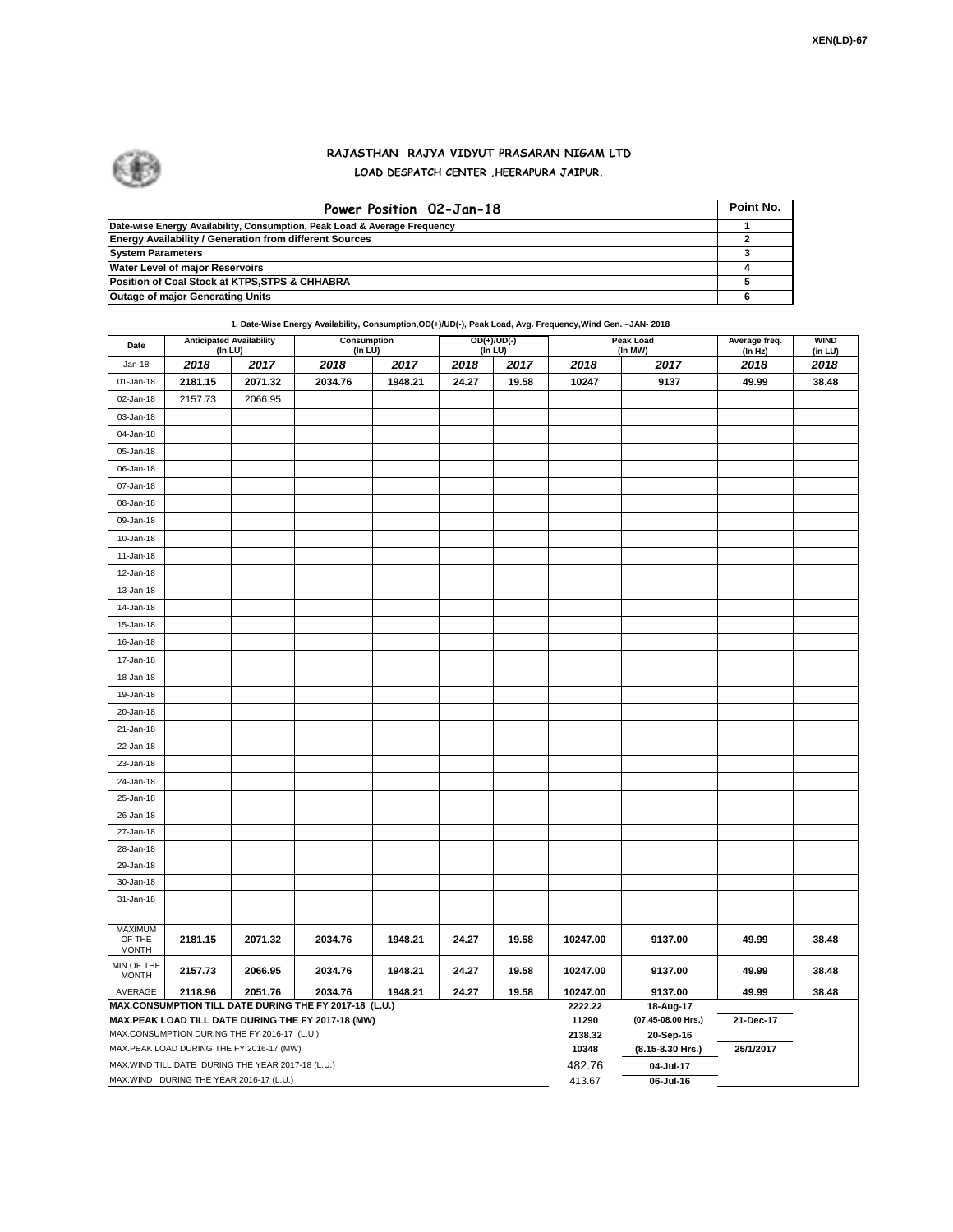## **2.Anticipated Availability/Generation From Different Sources**

| (In LU)        |                                                                   |                    |                    |                    |  |  |  |  |  |
|----------------|-------------------------------------------------------------------|--------------------|--------------------|--------------------|--|--|--|--|--|
| S.No.          | Sources Available to Rajasthan / Installed                        | Prior              | Prior              | Actual             |  |  |  |  |  |
|                | Capacity as on 30.09.2016                                         | assessment of      | assessment of      | Energy             |  |  |  |  |  |
|                | (In MW)                                                           | Avail. For next    | Avail.             | <b>Received</b>    |  |  |  |  |  |
|                |                                                                   | Dav                | $1-Jan-18$         |                    |  |  |  |  |  |
| 1              | KTPS (1240/1240)                                                  | 244.00             | 267.00             | 253.35             |  |  |  |  |  |
| $\overline{2}$ | STPS (1500/1500)                                                  | 55.00              | 110.00             | 63.71              |  |  |  |  |  |
| 3              | DHOLPUR GAS CCPP (330/330)                                        | 0.00               | 0.00               | 0.00               |  |  |  |  |  |
| 4              | RAMGARH (273.5/273.5)                                             | 12.00              | 12.00              | 10.93              |  |  |  |  |  |
| 5              | RAPP-A(200/200)                                                   | 43.00              | 43.00              | 44.44              |  |  |  |  |  |
| 6              | MAHI (140/140)                                                    | 0.00               | 0.00               | 8.93               |  |  |  |  |  |
| 7<br>8         | CHAMBAL (RPS+JS) (135.5/271)<br><b>GIRAL LIGNITE (250/250)</b>    | 38.62<br>0.00      | 38.62<br>0.00      | 37.04<br>0.00      |  |  |  |  |  |
| 9              | CHHABRA TPS 1000/1000)                                            | 164.00             | 164.00             | 155.99             |  |  |  |  |  |
| 10             | ADANI (TPS) + KALISINDH (TPS)                                     | 417.00             | 561.00             | 452.09             |  |  |  |  |  |
|                | (1200+1200/1320+1200)                                             |                    |                    |                    |  |  |  |  |  |
| 11             | WIND FARM (3980.40/4119.15)                                       | 73.50              | 47.00              | 38.48              |  |  |  |  |  |
| 12             | SOLAR POWER(737.70/1295.70)                                       | 0.00               | 0.00               | 0.00               |  |  |  |  |  |
| 13             | CAPTIVE POWER PLANTS                                              | 0.00               | 0.00               | 0.00               |  |  |  |  |  |
| 14             | REGIONAL (INTRA STATE) O.A. (VLTPS)                               | 0.00               | 0.00               | 0.00               |  |  |  |  |  |
| 15<br>16       | OPEN ACCESS<br>BIOMASS - (101.95/119.25)                          | 7.66<br>5.00       | 6.01<br>5.00       | 6.01<br>4.84       |  |  |  |  |  |
| 17             | BARSINGHSAR LTPS(250/250)                                         | 54.00              | 53.00              | 52.47              |  |  |  |  |  |
| 18             | RAJWEST (1080/1080)                                               | 229.00             | 201.00             | 177.52             |  |  |  |  |  |
|                | <b>TOTAL (A): 1-18</b>                                            | 1342.78            | 1507.63            | 1305.80            |  |  |  |  |  |
| 19             | <b>BBMB COMPLEX</b>                                               |                    |                    |                    |  |  |  |  |  |
|                | a) BHAKRA(230.79/1516.3)                                          | 29.60              | 29.81              | 29.62              |  |  |  |  |  |
|                | b) DEHAR (198/990)                                                | 5.01               | 4.69               | 4.69               |  |  |  |  |  |
|                | c) PONG (231.66/396)                                              | 35.59              | 35.12              | 34.91              |  |  |  |  |  |
|                | TOTAL: a TO c                                                     | 70.21              | 69.63              | 69.22              |  |  |  |  |  |
| 20             | <b>CENTRAL STATIONS</b><br>d) SINGRAULI (300/2000)                |                    | 93.88              | 110.87             |  |  |  |  |  |
|                | e) RIHAND<br>(310.24/3000)                                        | 220.06<br>129.71   | 125.97             | 129.22             |  |  |  |  |  |
|                | f) UNCHAHAR-I(20/420)                                             | 5.90               | 5.88               | 11.23              |  |  |  |  |  |
|                | g) UNCHAHAR-II& III(61/630)                                       | 23.50              | 23.28              | 31.49              |  |  |  |  |  |
|                | h) INDIRA GANDHI STPS(JHAJHAR) 0.00/1500)                         | 0.00               | 0.00               | 0.00               |  |  |  |  |  |
|                | i) NCTPS DADRI St-II (43.22/980) + DADRI-TH                       | 16.63              | 17.24              | 14.38              |  |  |  |  |  |
|                | j) DADRI GAS (77/830)                                             | 14.25              | 3.70               | 9.23               |  |  |  |  |  |
|                | k) ANTA<br>(83.07/419)                                            | 0.00               | 0.00               | 0.00               |  |  |  |  |  |
|                | I) AURAIYA<br>(61.03/663)                                         | 0.00               | 0.00               | 0.00               |  |  |  |  |  |
|                | m) NAPP<br>(44/440)                                               | 9.89               | 9.89               | 9.89               |  |  |  |  |  |
|                | n) RAPP-B<br>(125/440)<br>o) RAPP-C<br>(88/440)                   | 16.66<br>19.96     | 16.66<br>19.86     | 16.66<br>19.86     |  |  |  |  |  |
|                | p) SALAL<br>(20.36/690)                                           | 0.72               | 0.81               | 0.74               |  |  |  |  |  |
|                | (70.37/720)<br>q) URI                                             | 3.72               | 2.71               | 1.86               |  |  |  |  |  |
|                | r) TANAKPUR (10.86/94)                                            | 0.38               | 0.36               | 0.38               |  |  |  |  |  |
|                | s) CHAMERA - (105.84/540)                                         | 3.14               | 3.14               | 3.14               |  |  |  |  |  |
|                | t) CHAMERA-II (29.01/300)                                         | 1.06               | 1.06               | 1.06               |  |  |  |  |  |
|                | u) CHAMERA-III (25.21/231)                                        | 0.75               | 0.75               | 0.75               |  |  |  |  |  |
|                | v) DHAULIGANGA (27/280)                                           | 0.88               | 0.88               | 0.88               |  |  |  |  |  |
|                | w) DULHASTI (42.42/390)                                           | 2.94               | 2.72               | 2.94               |  |  |  |  |  |
|                | x) SEWA (13/120)                                                  | 0.43<br>6.92       | 0.39<br>6.93       | 0.39<br>6.93       |  |  |  |  |  |
|                | y) NJPC (112.00/1500)+RAMPUR(31.808/412.02)<br>z) TEHRI (75/1000) | 7.01               | 7.35               | 7.35               |  |  |  |  |  |
|                | aa) KOTESHWR (33.44/400) + PARBATI3 (56.73/520)                   | 2.55               | 5.86               | 5.86               |  |  |  |  |  |
|                | ab) TALA                                                          | 0.34               | 0.28               | 0.28               |  |  |  |  |  |
|                | ac) MUNDRA UMPP (380/4000)                                        | 72.96              | 59.19              | 58.80              |  |  |  |  |  |
|                | ad) SASAN (372/3960)                                              | 88.68              | 84.06              | 84.06              |  |  |  |  |  |
|                | ae) FRKKA+KHLGN+TLCHR (70.18/3940)                                | 26.75              | 23.93              | 22.60              |  |  |  |  |  |
|                | af) URS POWER (DADRI TH-I)                                        | 0.00               | 0.00               | 0.00               |  |  |  |  |  |
|                | TOTAL SCHEDULE(a TO af)                                           | 745.99             | 586.42             | 620.07             |  |  |  |  |  |
|                | <b>LOSSES</b>                                                     | $-49.32$           | $-40.35$           | $-42.82$           |  |  |  |  |  |
| 21             | NET SCHEDULED<br>BILATERAL (REG.) EXCL. BANKING                   | 696.67<br>3.69     | 546.07<br>3.69     | 577.25<br>3.69     |  |  |  |  |  |
| 22             | <b>BANKING</b>                                                    | 15.74              | 15.74              | 15.74              |  |  |  |  |  |
| 23             | BILATERAL(INTER-REG.). EXCLUDING (ISOA &                          | 113.16             | 110.71             | 113.16             |  |  |  |  |  |
|                | <b>BANKING)</b>                                                   |                    |                    |                    |  |  |  |  |  |
| 24             | <b>INTER STATE OPEN ACCESS (BILATERAL+IEX)</b>                    | $-7.66$            | $-6.01$            | $-6.01$            |  |  |  |  |  |
|                |                                                                   |                    |                    |                    |  |  |  |  |  |
| 25             | INDIAN ENERGY EXCHANGE                                            | $-6.65$            | 0.88               | 0.88               |  |  |  |  |  |
|                | <b>TOTAL(B): (19 TO 25)</b>                                       | 814.95             | 673.52             | 704.70             |  |  |  |  |  |
|                | TOTAL GENERATION (A +B) : 1 TO 25                                 |                    |                    | 2010.50            |  |  |  |  |  |
|                | OVER DRAWAL (+)/UNDER DRAWAL (-)                                  |                    |                    | 24.27              |  |  |  |  |  |
|                | <b>GRAND TOTAL</b><br><b>LAST YEAR</b>                            | 2157.73<br>2066.95 | 2181.15<br>2071.32 | 2034.77<br>1948.23 |  |  |  |  |  |
|                |                                                                   |                    |                    |                    |  |  |  |  |  |